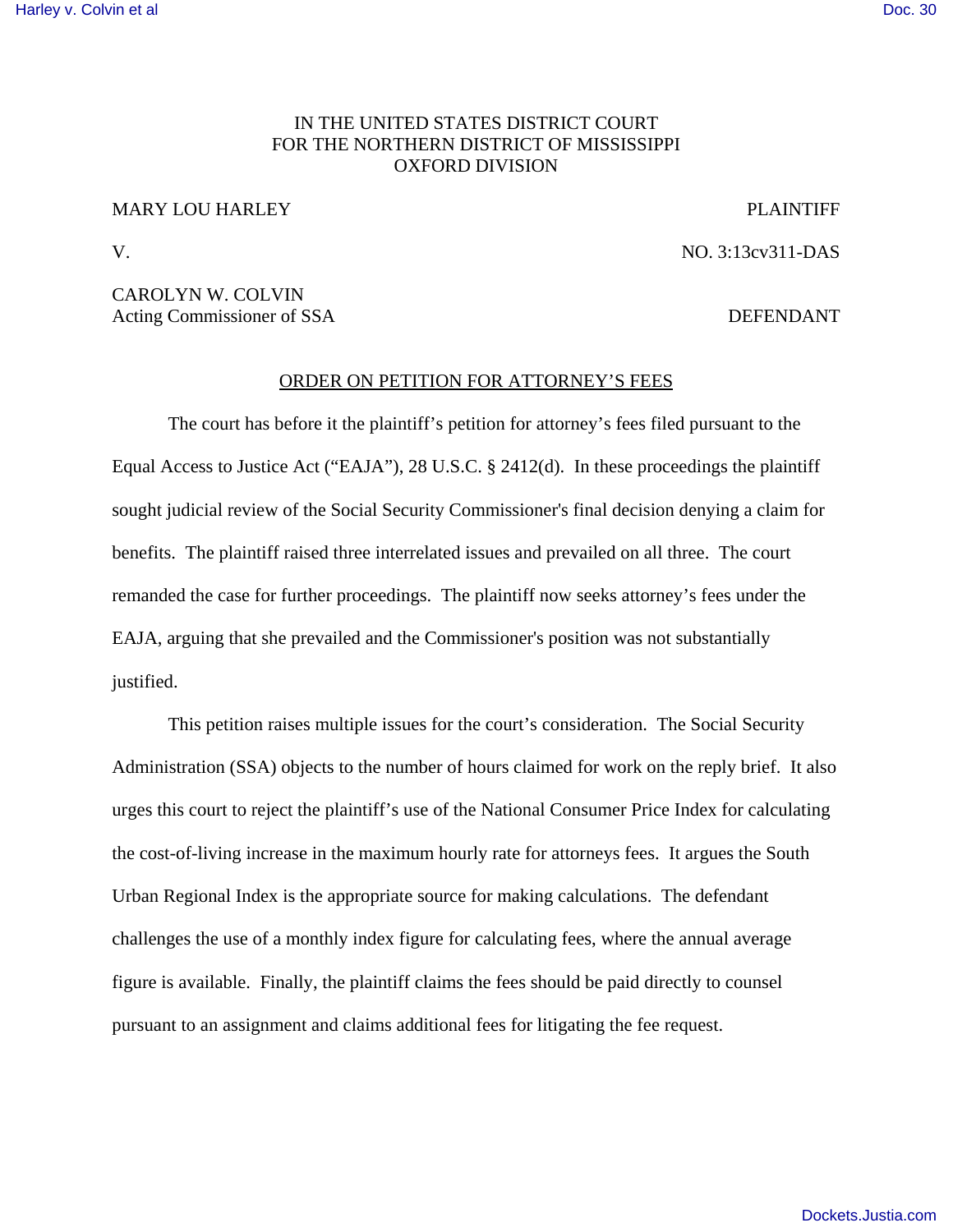#### REASONABLENESS OF HOURS SPENT

Plaintiff's counsel's itemization of time spent includes 14.7 hours for reviewing the government's brief, research, and preparation of the reply brief. The defendant objects to this time as excessive, urging the court to award fees for approximately half of the time allegedly expended. The Commissioner argues that the reply brief repeats arguments initially found in the original brief and that based upon the experience and expertise of plaintiff's counsel in this field, the time spent is excessive.

The court agrees that more time was expended than should have been necessary, but attributes the excess time to way in which the Commissioner handled the evidence before the Appeals Council. The ALJ found the plaintiff was *not* disabled based upon an IQ estimate and an opinion – based on a solitary examination – that the plaintiff could not be deemed mentally retarded because she did not show deficits in adaptive functioning. The ALJ failed to pursue IQ testing and did not obtain the plaintiff's school records. Current counsel, entering the case after the hearing, provided the Appeals Council with an evaluation of the plaintiff by Dr. Charles Small, which shows she has a full scale IQ of 59 and school records showing adaptive function deficits. The Appeals Council deemed this evidence immaterial and denied remand. The Commissioner then failed to include these records in its administrative record and argued both that the record was complete and that this court could not consider this compelling, casedeterminative evidence. The court finds this position contrary to the Fifth Circuit's decision in *Higginbotham v. Barnhart,* 405 F.3d 332 (5th Cir. 2005). The Commissioner also argued that an IQ test administered shortly after the ALJ's decision did not relate to the time of the decision. The plaintiff's school records rebut that argument. Having devoted twenty-one pages and substantial time to its response, the plaintiff was obliged to reply. Consequently, the court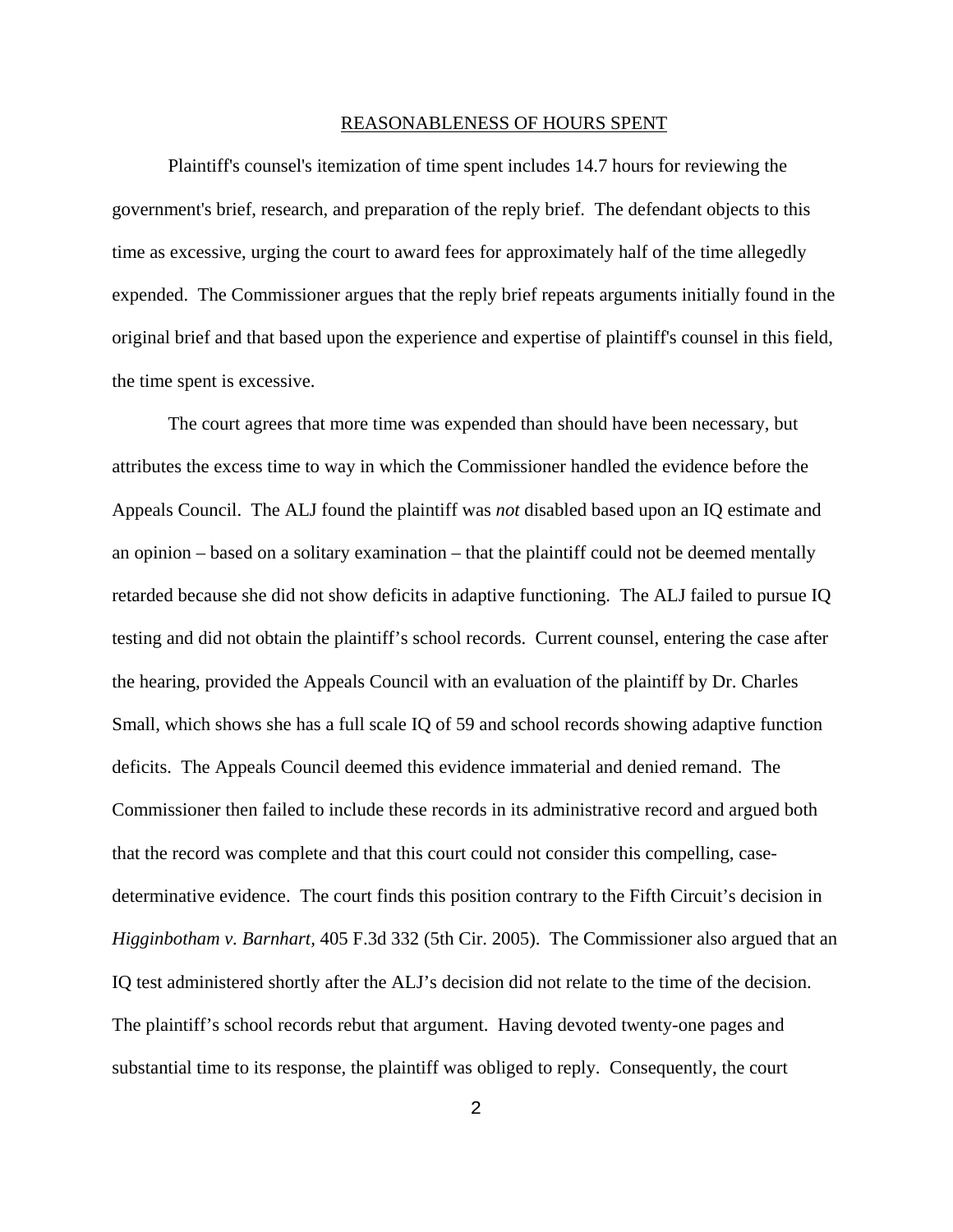rejects the Commissioner's challenge to the time spent on the plaintiff's reply brief. The court finds that the time claimed by counsel is reasonable and that fees are due for all time expended.

## CALCULATING MAXIMUM HOURLY RATES

The EAJA provides for the award of reasonable attorney's fees to the "prevailing party" in a judicial review of agency action, unless the position of the United States is "substantially justified" or "special circumstances" would make an award unjust. 28 U.S.C. § 2412(d)(1)(A). Without dispute this plaintiff, whose case has been remanded, is the prevailing party under EAJA. *Rice v. Astrue*, 609 F.3d 831, 833-834 (5<sup>th</sup> Cir. 2010). In awarding fees under this statute, the court is mindful that EAJA is designed not only to assure adequate representation for those in need of it, but to minimize the cost of that representation to the taxpayers. *See Hall v. Shalala*, 50 F.3d 367, 369 ( $5<sup>th</sup>$  Cir. 1995). The statute as amended in 1996 set a ceiling for hourly attorneys fees at \$ 125.00 per hour, "unless the court determines that an increase in the cost of living ... justifies a higher fee." 42 U.S.C. § 2412 (d)(2)(A). The statute itself does not specify the manner for calculating the cost of living, but as the plaintiff notes, this court has routinely awarded attorney's fees calculated using the National Consumer Price Index, all without any objection from the commissioner. The objection lodged in this case is one of many recent challenges by SSA to this past practice. It has urged the court to apply the less generous South Urban Index (Regional CPI) when it makes fee calculations. All of Mississippi is covered by and included in this index. This court has recently decided this issue, rejecting the argument made by plaintiff here, and has determined that the regional CPI should be employed in calculating the cost of living for the purpose of adjusting the maximum hourly fee. *Fowler v. Colvin*, 2014 WL 7187086 (N.D. Miss. Dec. 17, 2014). The South Urban Regional Consumer Price Index shall be used in computing attorney's fees.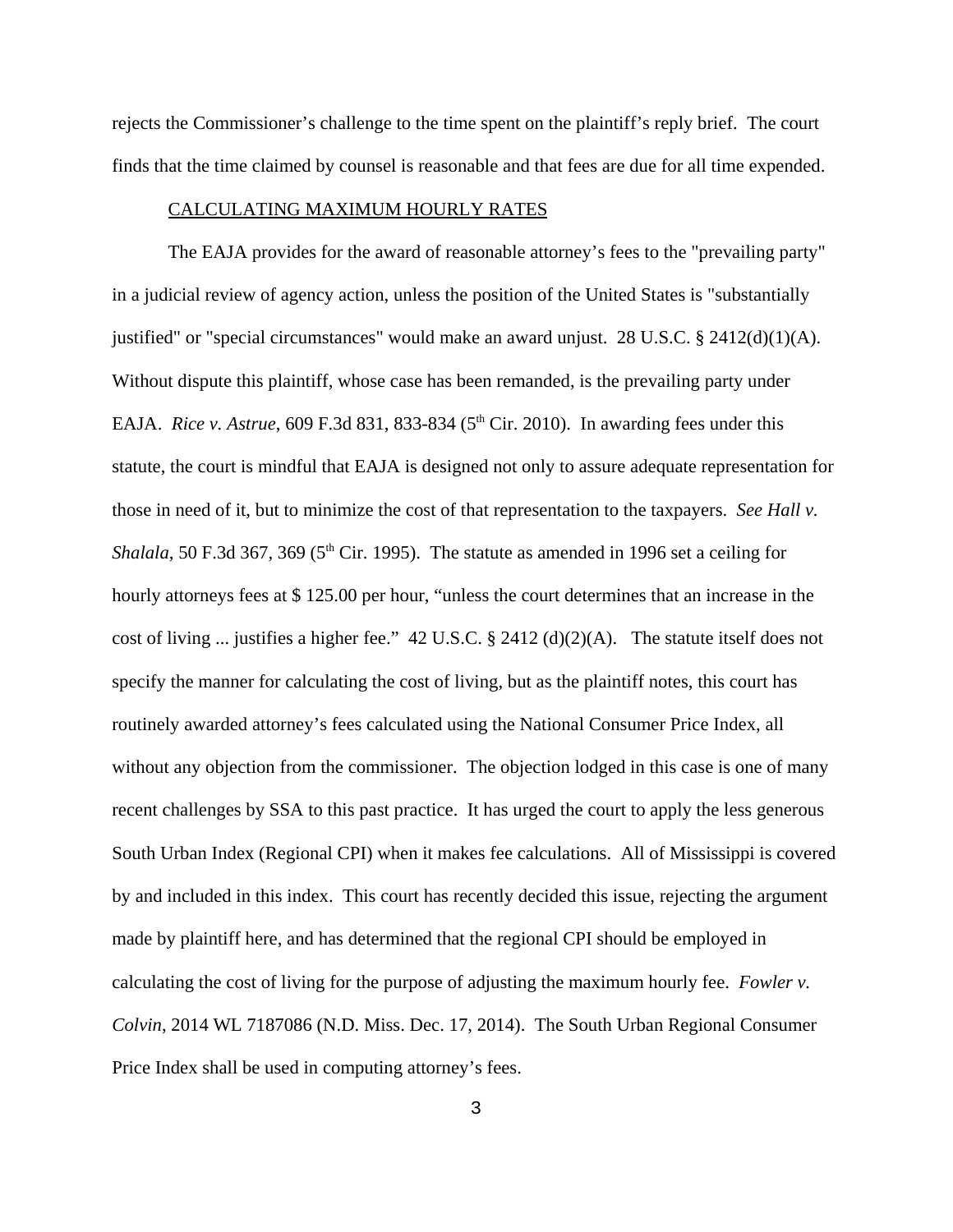The Commissioner also challenges the plaintiff's calculation of attorneys fees for 2013. Each of the consumer price indexes contains fifteen numbers per year: twelve monthly figures, two semi-annual figures, and an annual average figure. As would be expected, there are always delays in publishing these figures because of the time involved in collecting, compiling, and analyzing data to determine fluctuations in the cost of living.

Plaintiff's counsel has calculated his fees for one and one-half hours of legal services performed in December 2013, using the December monthly number. The defendant argues that the calculation should have been made by using the 2013 average annual cost-of-living figure, citing *Perales v.Casillas*, 950 F.2d 1066, 1074-77(5th Cir. 1992). Though *Perales* is not directly on point,<sup>1</sup> the logic of *Perales* is consistent with determining fees on an annual basis. The court is also mindful that the added complexity of calculating fees any other way would not benefit the parties in need of representation, their counsel, or the taxpayers. Given that the 2013 annual numbers are available, that number will be used in making the calculation of attorney's fees.

#### CALCULATION OF FEE AWARD

Having agreed with the SSA's method for calculating maximum hourly attorney's fees, the court finds that the applicable rates for work performed in 2013 and 2014 are \$185.96 and  $$188.90$  respectively.<sup>2</sup> In addition to the time listed in the original complaint, the plaintiff seeks compensation for four hours for litigating the fee request. Both on the merits of the reasonableness of time expended and because the issue of the applicable index was not decided

<sup>1</sup> In *Perales* legal services were performed over a three year period, and the issue presented to that court was whether cost-of-living adjustments would be calculated based on the price index at the time of the award, or whether the fees would be adjusted according to the cost-of-living index for the year in which services were performed. The Fifth Circuit decided fees should be adjusted according to the year performed, not as of the date of the award of fees.

<sup>2</sup> Because the year end 2014 figures are not presently available, the calculation is done using the semi-annual average figure for the first half of 2014.